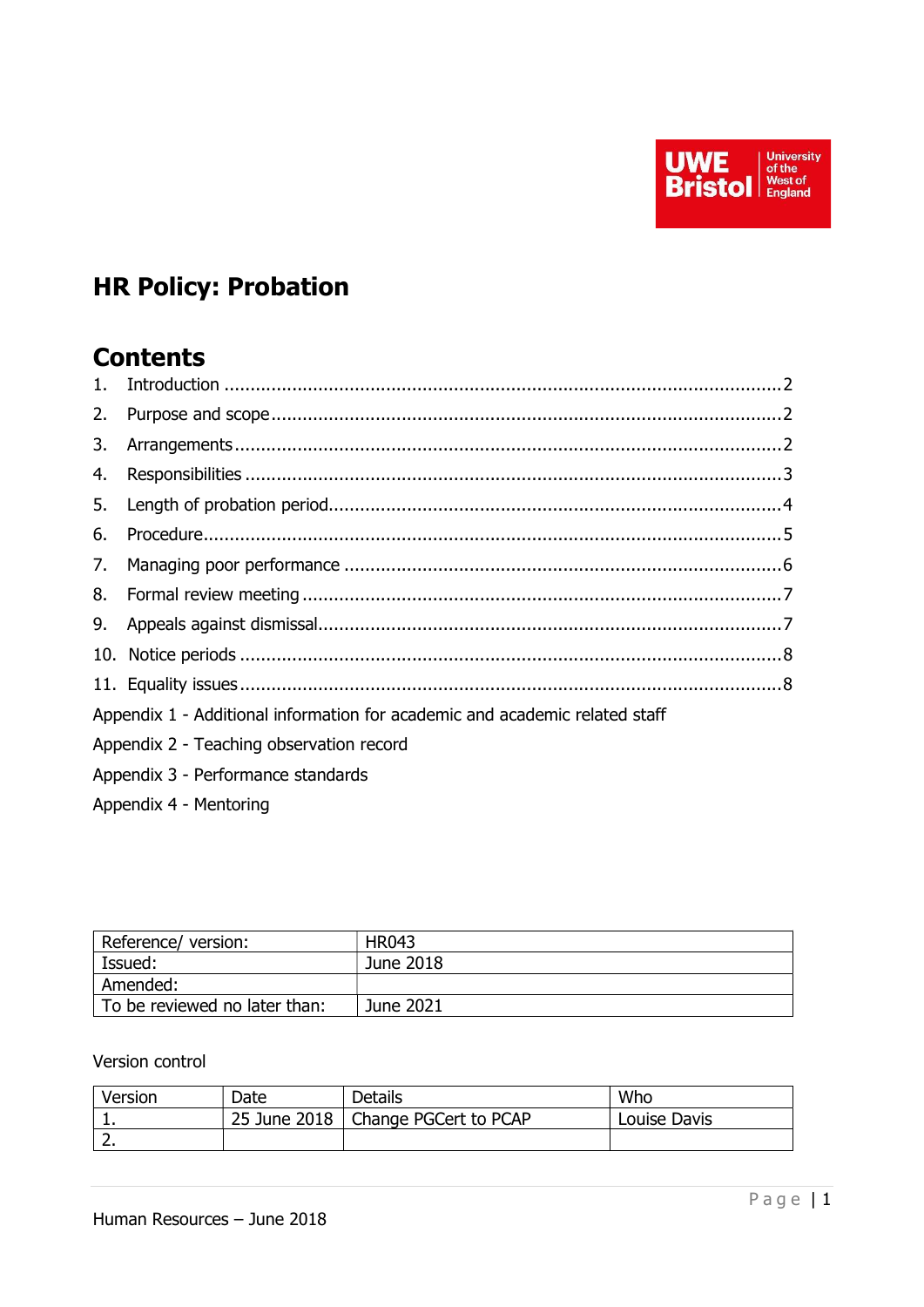## 1. Introduction

- 1.1 All new staff to UWE Bristol, including senior staff and individuals on fixed term contracts, are appointed subject to satisfactory completion of a probation period. Different arrangements exist for temporary staff.
- 1.2 The probation process is an important means of ensuring that new appointees settle in to their roles, and are able to confirm their ability to satisfy their role requirements. The probation process is therefore extremely important for both the University and the new employee, and successful completion of the probation period is required in order to confirm continuing employment.
- 1.3 The probation guidance should be read in the context of the University's values and mission.

#### 2. Purpose and scope

- 2.1 The purpose of this process is to:
	- a) provide guidance to new employees and managers on the standards expected
	- b) provide support to individuals to help them to meet those standards;
	- c) confirm the appointment of individuals in post who meet the required standards;
	- d) identify those individuals who have not met the required standards in order that their contract can be reviewed under this procedure.

#### 3. Arrangements

3.1 The following arrangements will apply during the probationary process:

#### Assessment process

- 3.2 An assessment process will be used to enable managers to monitor progress and therefore assess competence in the role. Performance expectations will be made clear by the line manager at the start of the probation period; these will be related to the role requirements and other relevant standards, as below: (these documents are available on the Human Resources intranet):
	- UWE manager
	- UWE competency framework
	- National academic role profiles
	- UWE role descriptions
- 3.3 Regular meetings will take place throughout the probation period between the line manager and probationer. The line manager would normally be a person at grade E and above for professional service staff and at grade I and above for academic staff. When a more junior manager is implementing the probation process they should seek support from their manager. Line managers are responsible for arranging meetings, recording and retaining the main points of the discussion.
- 3.4 Probation records will be completed by the manager; passed to the probationer for comment and signed off by both the manager and the probationer at each stage of the process. The line manager's manager or a more senior manager (who will be at grade H or above), will also sign off each probation report.
- 3.5 Human Resources will advise managers when probation reports are due for completion. Managers will then ensure that reports are completed by the due date.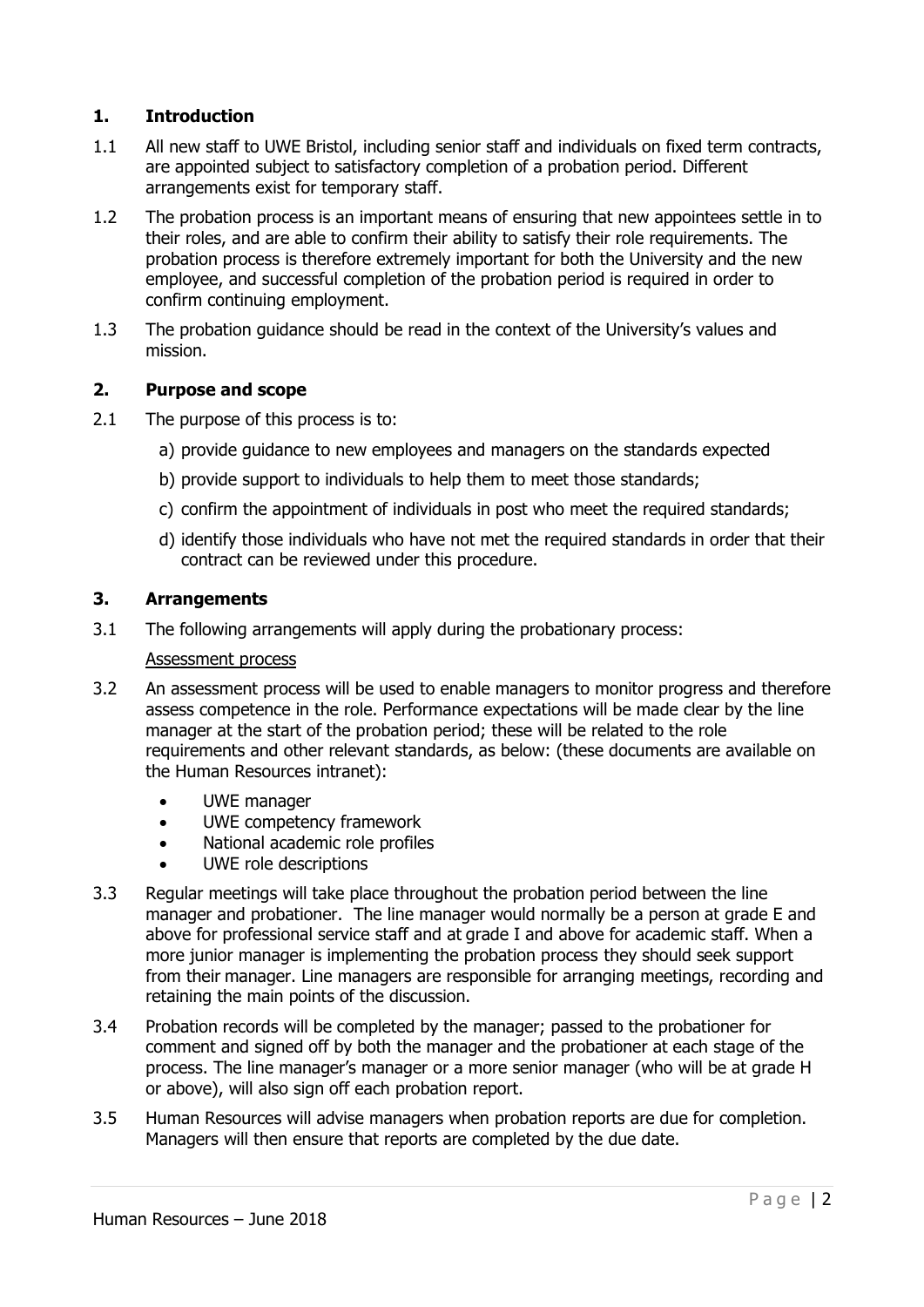- 3.6 Managers are required to keep probation reports in a secure place and in accordance with the UWE Data Protection Policy. Managers should send the completed initial and interim reports to Human Resources at the point at which the interim report is due. When the final report is completed, this should also be returned to Human Resources within the deadline advised.
- 3.7 If performance issues arise during the probationary period, then the manager should raise these with the probationer at the earliest opportunity in order to enable them to be addressed within the probation period. The manager should also contact Human Resources for guidance.

#### Provision of support

3.8 Probationers will be provided with appropriate levels of support to assist them to successfully complete the probation period. This will include discussion and agreement of a development plan at the start of the probation period.

#### Incremental progression

3.9 Individuals will only be eligible to be considered for incremental progression on the successful completion of probation.

## Appointment of existing UWE staff

- 3.10 Existing staff who are regraded, promoted or transferred to a different role and who have already completed probation will not be subject to a second probation period, except where the role is significantly different, for example, a member of professional service staff moving into an academic role. Performance for these staff will be monitored through the normal performance and development review process, although managers will need to confirm the standards expected of the individual in their new role.
- 3.11 Temporary staff who are appointed to a permanent role will be subject to these probation procedures.

#### Academic staff

- 3.12 Additional information about the probation process for academic staff is given in Appendix 1.
- 3.13 Staff appointed into management roles are required to attend and complete the UWE Manager development programme during their probation period. This programme consists of a series of modules which offer support to new managers so that they are able to fulfil the role requirements. Human Resources will liaise with managers to book them onto the relevant training courses.

#### 4. Responsibilities

4.1 During the probation period new appointees are responsible for: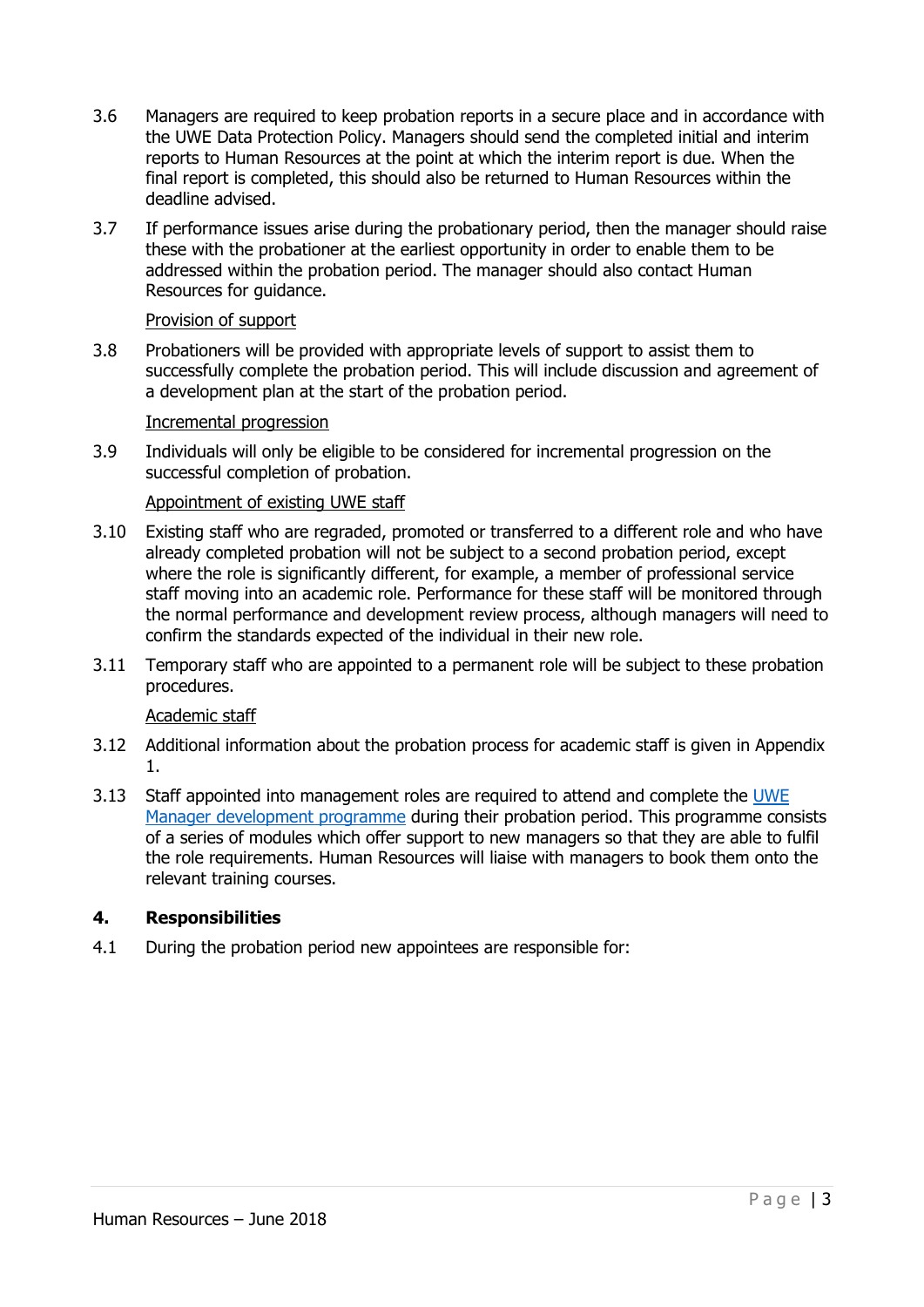- a) demonstrating their suitability for the post that they have been appointed to;
- b) meeting reasonable objectives and performance standards within set deadlines;
- c) participating in the regular review meetings held during the probation period;
- d) participating in the induction process and any training and development that has been identified.
- e) raising with their manager, at the earliest opportunity, any difficulties they are experiencing and identify training or support they believe to be necessary to help them fulfil the requirements of the role.
- 4.2 During the probation period managers are responsible for:
	- a) ensuring that the new appointee has a local induction to the role in line with the standard UWE process (a checklist is provided by Human Resources);
	- b) establishing and communicating standards of performance, responsibilities and objectives required for the post;
	- c) ensuring appropriate training and development opportunities are made available;
	- d) holding regular one to one meetings with the new appointee to provide constructive and positive feedback on achievements, and where appropriate, identifying areas for improvement. Meetings should be held weekly during the first month and then at least monthly during the remainder of the probation period;
	- e) arranging a mentor or buddy.
	- f) ensuring that relevant documentation is completed and provided to Human Resources within required timescales;
	- g) raising issues with Human Resources at the earliest opportunity where performance issues or concerns arise.
- 4.3 During the probation period Human Resources are responsible for:
	- a) providing advice and guidance on the probation review ;
	- b) reminding managers when the interim report is due for completion;
	- c) requesting completion of the final probation report;
	- d) receiving the completed documentation at the end of the probation period;
	- e) confirming in writing the outcome of the probation period to the member of staff.
	- f) briefing managers on the probation policy and procedures

#### 5. Length of probation period

5.1 The period of probation will normally be as below;

Grades  $A - F$  6 months

Grades G and above 12 months

- 5.2 Probation periods will not normally exceed 12 months but may be longer in particular circumstances, examples include where there has been extended sickness or maternity leave.
- 5.3 Where specific roles are related to the completion of the academic cycle and it is, therefore not possible to complete a full review performance by the end of the 6 month probation period, an extension beyond 6 months may be considered with the individual.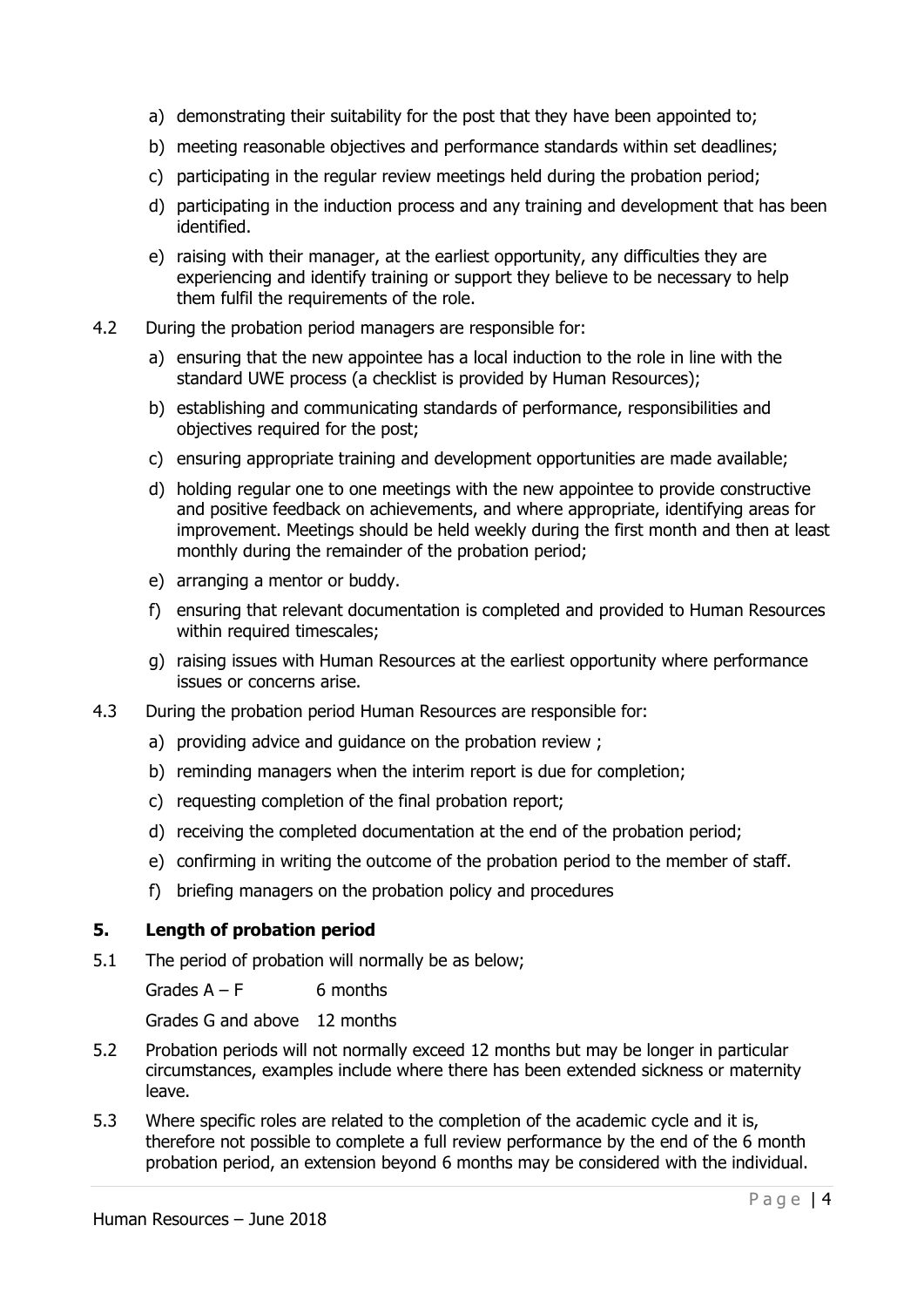- 5.4 Associate Lecturers working 110 hours or more will have a probation period of 12 months. The probation arrangements may also apply to other Associate Lecturers. This will be determined on a case by case basis.
- 5.5 Temporary staff are reviewed during a one week trial period which occurs following appointment to each assignment. Further information about temporary staff is available on the human resources web site.

#### 6. Procedure

#### Initial probation meeting  $-$  to take place during the first week of employment

- 6.1 The manager should arrange to welcome the new employee to the department on the first day of their employment and ensure local induction is completed.
- 6.2 The manager should then arrange a meeting with the new appointee within the first week of them starting in the post. The purpose of this meeting will be to:
	- a) Discuss and clarify job expectations, and the standards expected of the individual in their role. These will include reference to the individual's responsibilities as outlined in the job description and their expected level of competence as outlined in the person specification, competency framework, UWE standards or other relevant documents.
	- b) Agree the work and development objectives to be achieved during probation
	- c) Identify development and support required; this may include attendance at the Postgraduate Certificate in Academic Practice and/or UWE Manager programme. The manager should also consider whether any development needs were identified during the appointment interview and, if so, include these in the training and development action plan.
	- d) Identify a mentor/buddy, where appropriate. Please see Appendix 4 for further information on mentoring and buddying.
	- e) Reference should also be made to the discussion at the appointment interview if development support was discussed.
- 6.3 The initial probation review form (form 1) should be completed following the meeting and retained in the faculty/service

Interim probation review meeting – to take place at 3 or 6 months depending on the grade of the probationer

- 6.4 The manager should arrange to meet the probationer and review the progress made in relation to the standards and objectives identified at the initial meeting.
- 6.5 The manager should normally complete the interim review form (form 2) within five working days of the meeting. This should be passed to the probationer for comment and signature. The form should also be passed to Human Resources, if there are concerns about performance Human Resources will arrange a follow up discussion with the manager to agree any appropriate action, see section 7.

Final probation meeting  $-$  to take place 4 weeks before the end of the probation period

6.6 Human Resources will request completion of the final probation form, form 3. The manager should arrange to meet with the probationer and review achievements in relation to the standards and objectives set at the initial meeting. The review form should be completed within five working days of the meeting and should be passed to the probationer for comment and signature. This should be sent to Human Resources who will confirm successful confirmation of probation to the probationer, providing probation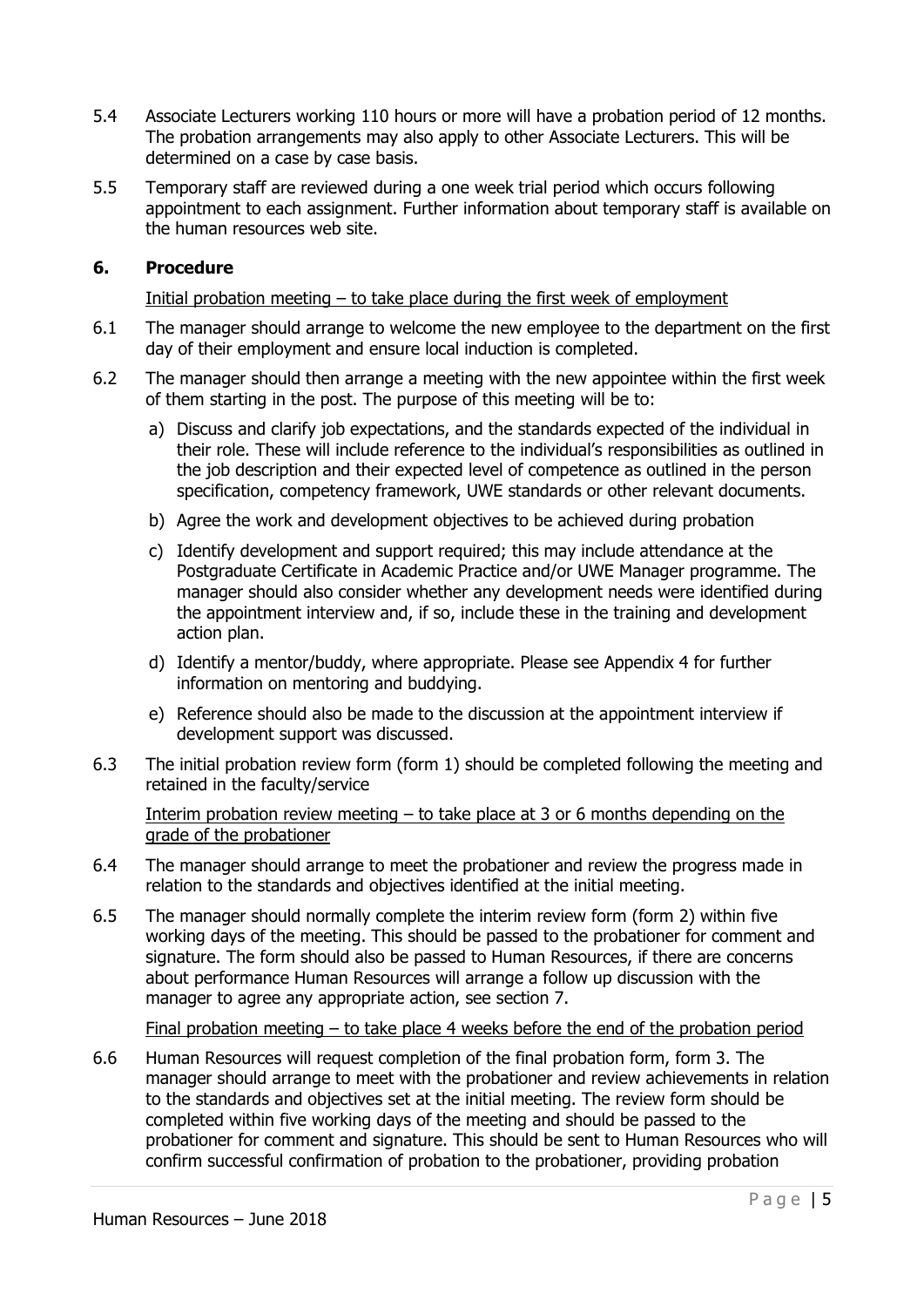requirements have been successfully achieved. The completed final report form should be returned to Human Resources no later than two weeks before the date on which the probation period ends.

#### Extension of the probation period

- 6.7 The line manager may recommend an extension of the probation period. Extensions will need to be agreed by Human Resources. Extensions will normally be agreed in a relatively limited number of cases, for example, where:
	- a) The individual has demonstrated progress however they do not yet fully meet the role requirements. However there is confidence they will be able to fully meet these requirements within the extension period.
	- b) When there has not been an opportunity to fully consider the role requirements within the standard probation period, for example, because the individual has had a lengthy absence.
	- c) Where some elements of the role responsibilities have not been undertaken within the standard probation period e.g. where the full academic cycle has not taken place
	- d) Where the full academic cycle has been undertaken but the individual has not had the opportunity to demonstrate their performance across the range of role responsibilities
- 6.8 Where the probation period is extended the reason(s) and length of the extension will be explained to the employee and confirmation will be provided in writing. The probationer will sign the report to agree the extension and actions to be taken. Where appropriate additional support tailored to the circumstances will be arranged by the manager.
- 6.9 Before the end of the extension period a final report will be requested by Human Resources. The manager will complete the report and will recommend confirmation or non confirmation of appointment. A further extension of probation will not normally be an option.
- 6.10 No incremental progression will be permitted where there has been a decision to extend probation, and until satisfactory completion of probation requirements.

#### 7. Managing poor performance

- 7.1 If performance issues arise during the probationary period, then the manager should raise these with the probationer at the earliest opportunity in order to enable them to be addressed within the probation period. The manager should also contact Human Resources for guidance.
- 7.2 Managers should meet with the person to make them aware of their concerns, discuss the reasons for the lack of progress, and ensure that appropriate support is available. The purpose of this meeting is to try to ensure that the individual is able to improve their performance so that they are subsequently able to meet the probation requirements.
- 7.3 This meeting should take place as soon as possible during the probation period. A record of the meeting should be written by the manager and copied to the member of staff. This should make clear the performance required, where the individual is falling short, and the actions that are needed to address the issues identified.
- 7.4 Monitoring of progress will take place through the regular one to one, and probation meetings (see paragraphs 4.2d). The manager will provide feedback to the individual so that they are clear whether adequate progress is being made. Additional support and/or development will also be provided as appropriate. A written record of all meetings should be retained by the manager and copied to the individual.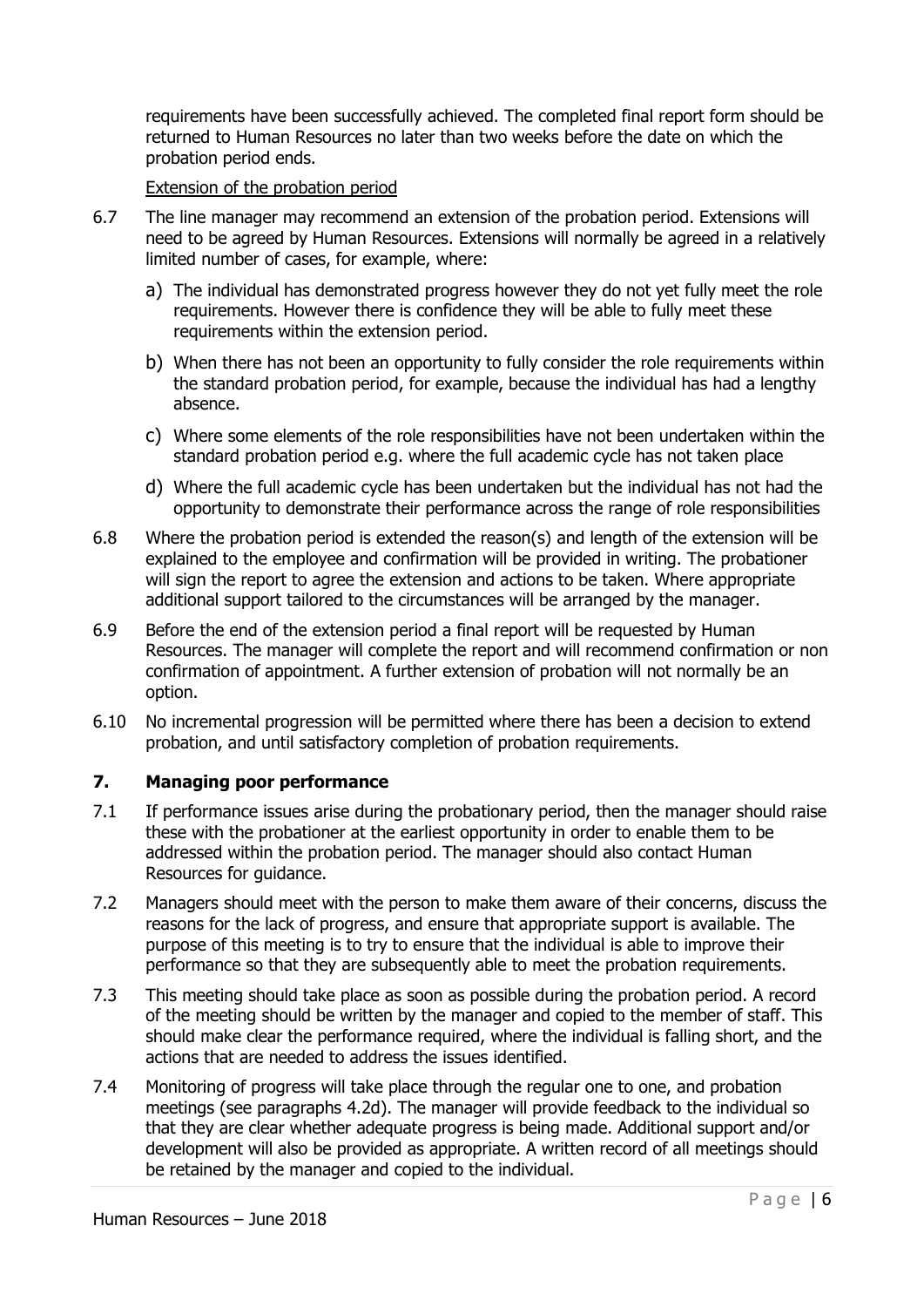#### 8. Formal review meeting

- 8.1 If it becomes clear that the member of staff is unlikely to meet probation requirements then the manager should contact Human Resources to discuss the action that should be taken. The manager will make a recommendation for action. This action will include requiring the member of staff to attend a formal review meeting to discuss their performance.
- 8.2 Where a formal review meeting is held, the individual will be advised in writing that this meeting constitutes a formal review and will be informed of the areas of performance where they are not meeting the required level. The individual will also be informed of their right to be accompanied by a work colleague or trade union representative, and that the outcome of the review meeting could be the termination of the contract of employment.
- 8.3 The Vice-Chancellor (or nominee) or the Director of Human Resources and Organisational Development (or nominee) will chair the meeting, subject to the chair not having been previously involved with this matter.
- 8.4 At the meeting the manager will be asked to present their case, and confirm their recommendation for action. The individual will be given an opportunity to respond.
- 8.5 At the end of the meeting the Chair will make a decision to either:
	- a) Take no further action; in this case satisfactory completion of probation would be confirmed;
	- b) An extension of the probationary period to allow more time for the required standards to be met.
	- c) Action short of dismissal; this can include transfer, redeployment or demotion to an alternative role
	- d) Dismiss the employee.
- 8.6 If the decision is to dismiss the employee, then the individual will be given pay in lieu of notice, and the dismissal will be effective immediately. If the employee appeals, and is subsequently reinstated, then pay and service will be restored and backdated to the date of termination.
- 8.7 At any time during the probation period there may be a decision to dismiss the employee, on an exceptional basis. This is subject to there being a clear documented evidence that the probationer's performance within their role is significantly below the required standards
	- a) Evidence that meetings have taken place with the probationer, issues relating to poor performance have been raised, and relevant support has been provided.
	- b) Evidence that the probationer fails to show necessary improvement in the level of their performance, despite review and support.
- 8.8 A formal review meeting (as outlined above) will always be held prior to any decision to dismiss.

## 9. Appeals against dismissal

- 9.1 Individuals will have the right of appeal against dismissal. A decision to dismiss will be confirmed in writing to the individual, and this will set out their right of appeal.
- 9.2 If the individual wishes to appeal against the decision they must confirm this is writing stating the grounds of the appeal to the Director of Human Resources and Organisational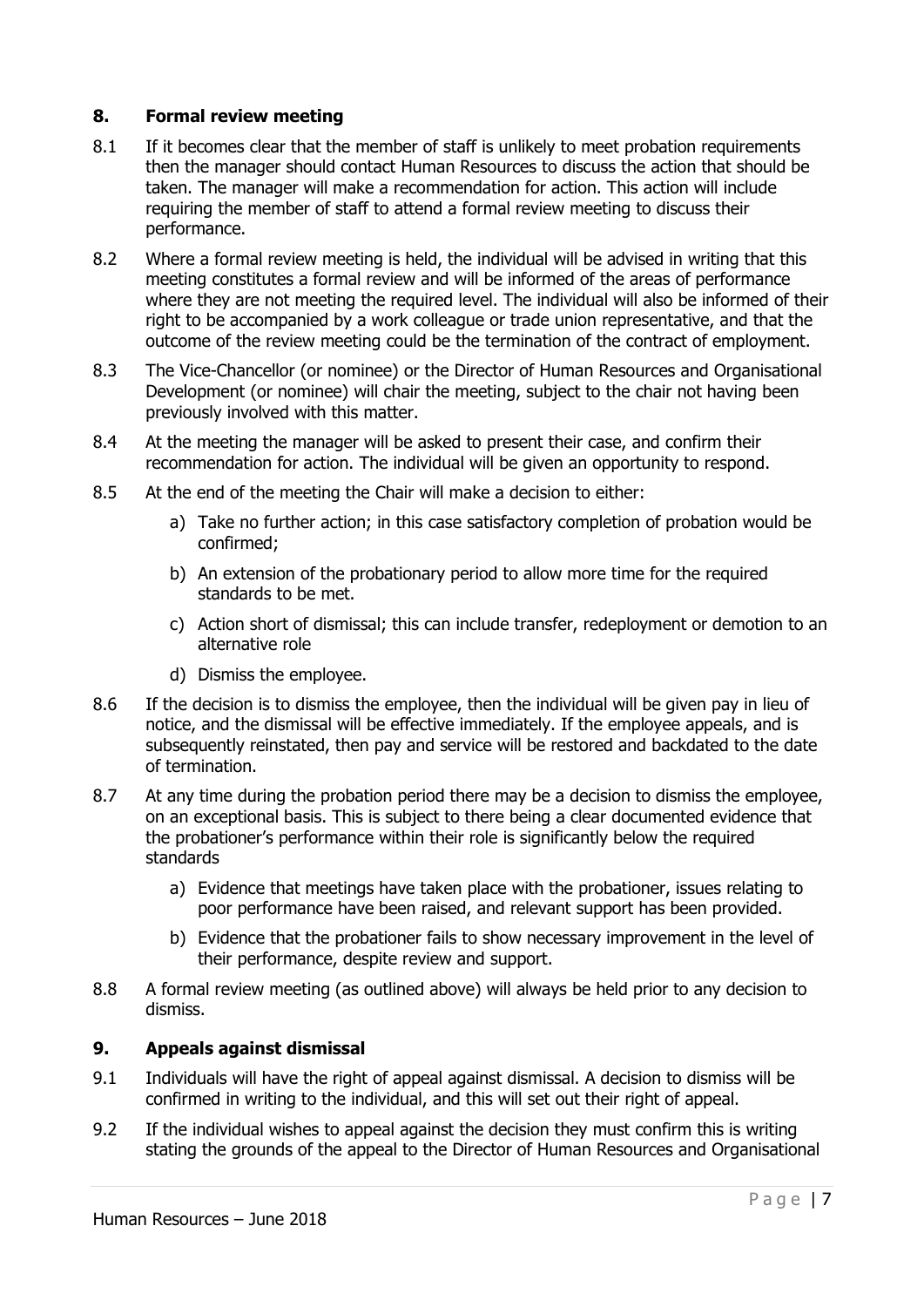Development. The letter should be received within ten working days of the date of the letter confirming the decision to dismiss.

9.3 The appeal will be heard by the Vice-Chancellor (or nominee) or the Director of Human Resources and Organisational Development (or nominee), subject to this person not having been previously involved with this matter. The decision of the person hearing the appeal will be final.

#### 10. Notice periods

10.1 During the probation period, the probationer's appointment may be terminated by the University by giving the appropriate notice period as outlined in the relevant employment contract. Payment in lieu of notice may be made and any outstanding leave will be made as appropriate.

#### 11. Equality issues

- 11.1 The University recognises the value of a truly diverse workforce and the contribution that every individual can make. It therefore aims to create an environment that respects the diversity of staff. To achieve this it is important that managers are proactive about ensuring staff in their teams are treated fairly and they can achieve their full potential regardless of age, disability status, gender identity, marriage and civil partnership, race, religion or belief, sex or sexual orientation.
- 11.2 Hence in addition to the support identified in paragraph 4.2 above, managers should consider whether other support is appropriate for a new member of staff who may have specific needs. The following are some of examples of scenarios that should be considered, as appropriate;
	- a) Disabled staff may need reasonable adjustments made to the working environment in order for them to be fully effective in the role. Also they may be eligible for additional funding to support them in the workplace through the Access to Work scheme. Human Resources will be able to provide further advice.
	- b) Female or male staff who are prime carers may need additional flexibility in their working hours.
	- c) Young staff who may be new to the workplace may value support to help them settle into working life. A mentor or buddy would also support them to do this.
	- d) People who have religious/faith commitments may seek additional flexibility in their working hours, for example, to attend Friday prayers.
	- e) Staff from different cultures, especially internationally recruited staff may need extra time to adjust to UWE's working ethos and also to adjust to their new home/city etc.
	- f) Starting a job with new people may affect lesbian, gay, bisexual and transgender (LGBT) staff who are 'out' and not 'out' at work. It could add a further level of stress in having to join a new team and additional support may be valuable.
- 11.3 In addition to the support that a manager and mentor/buddy may be able to offer, the equality staff networks may be a further source of support.
- 11.4 If a manager requires additional guidance in supporting a new member of staff on equality issues, Human Resources will be able to discuss this.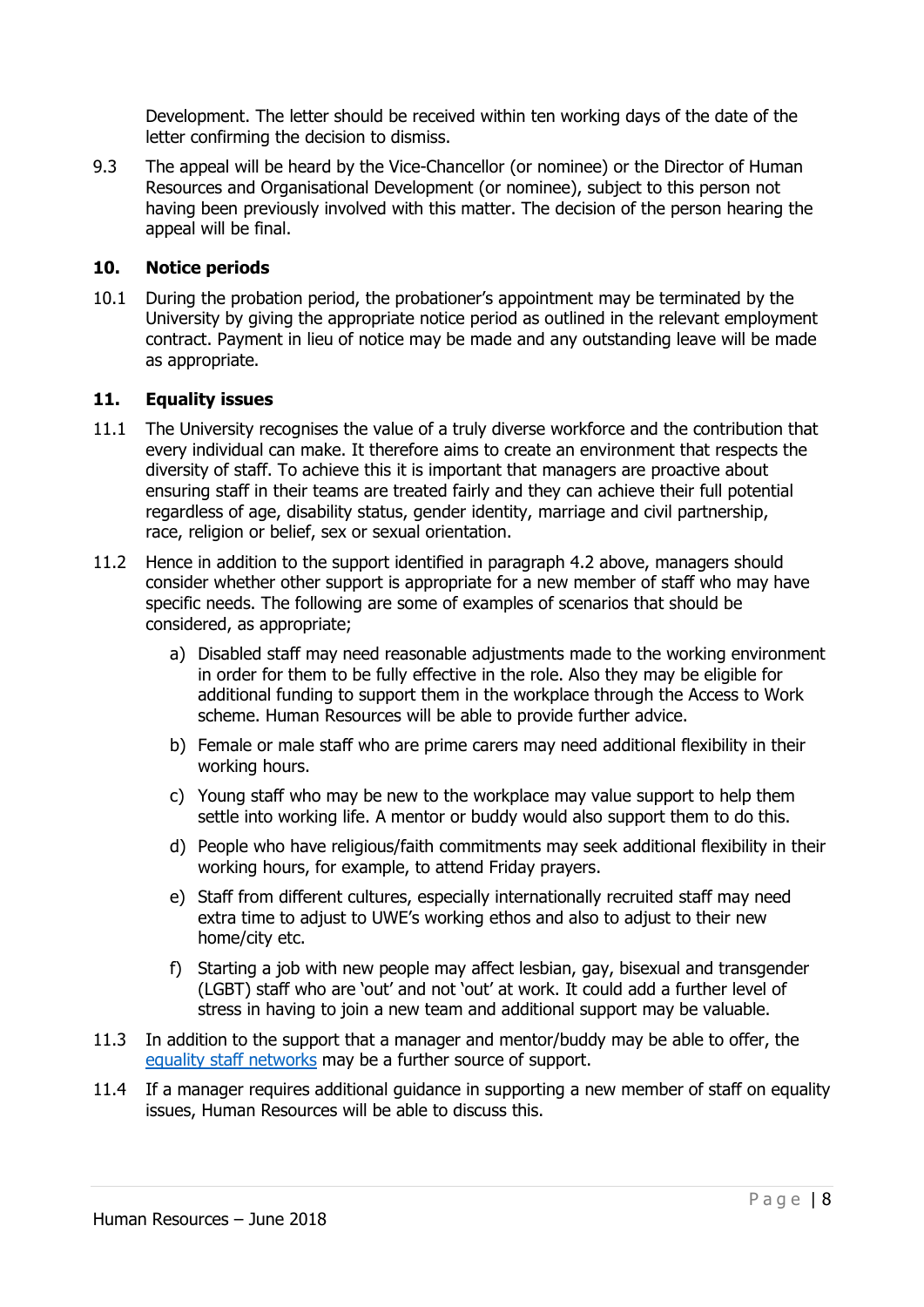## Additional information for academic and academic related staff

#### 1. Probation criteria

- 1.1 The performance of academic staff will be considered in relation to the criteria 'Academic Probation Performance Standards'. This document is attached at Appendix 2.
- 1.2 Performance will be considered in four key areas:
	- knowledge of academic subject area including feedback from student monitoring and evaluation
	- teaching and learning
	- contribution to research, consultancy/professional practice and scholarly activity (as appropriate)
	- **professional conduct**
- 1.3 In addition, consideration will be given to how the probationer is progressing in relation to decision making, communication skills, flexibility of approach, attitude and level of attendance.

#### 2. Probation process

2.1 2.1 The process for academic staff will be the same as that outlined in the main part of this document, i.e. completion of an initial and interim report prior to the final report.

#### 3. Final report

- 3.1 Human Resources will ask the faculty to complete a final probation report, towards the end of the probation period. This will be completed by the line manager and will include a recommendation from the Executive Dean in relation to confirmation of employment. The employee will also sign the probation report which will then be forwarded to Human Resources.
- 3.2 In addition to the final report the following documents will be provided:
	- A copy of the probationer's work programme for the year
	- A copy of one of the teaching observations that has taken place in the faculty (at least two observations should take place during the year)
	- The probationer will provide a short self evaluation report which will include progress made during the probation period, the support received, together with any other comments they wish to make
	- Indicative future objectives applicable after the probation period has been completed

#### 4. Observation of teaching

- 4.1 At least two teaching observations should take place during the probation period. At least one of these observations will be undertaken by a member of the faculty management team. The attached form should be completed and discussed with the probationer following the observed session. One of these completed teaching observation forms should be submitted with the final probation report to Human Resources.
- 4.2 These forms should also be used by mentors when they are observing teaching.
- 4.3 Teaching observation may be applicable to academic related staff depending on the role.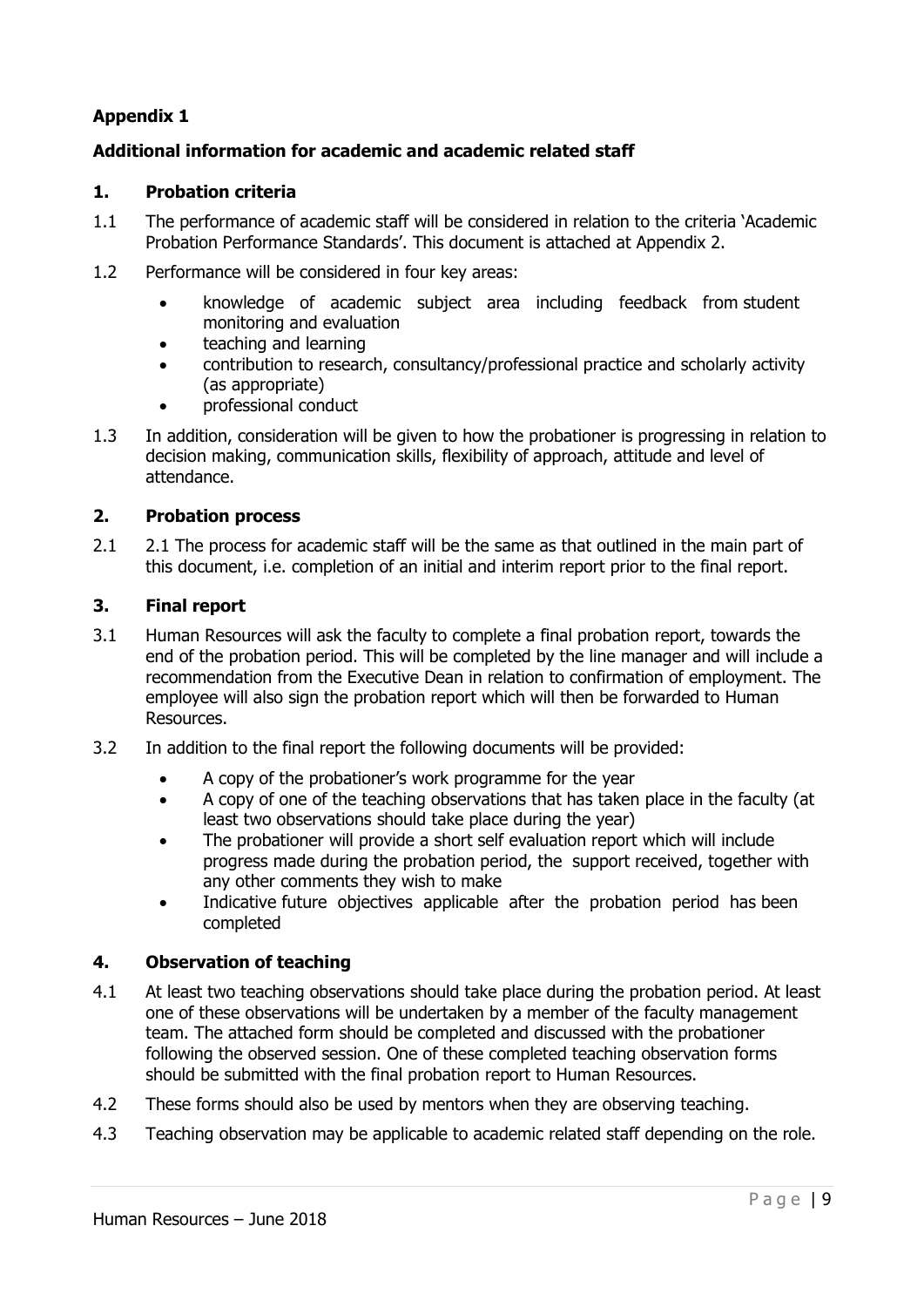## 5. Postgraduate Certificate in Academic Practice (PCAP)

- 5.1 All new academic staff who do not have the appropriate higher education teaching qualification are required to complete the PCAP. Completing the first module of the PCAP is a requirement of academic probation. The decision about whether or not a person is required to attend the programme is made by relevant senior manager in conjunction with Human Resources at the time of the appointment. A 20% reduction in workload will be given to those full-time staff who are required to attend the PCAP (pro-rata for part-time staff).
- 5.2 The PCAP has been granted accreditation by the Higher Education Academy and completion will lead to recognition by the HEA. The PCAP is also accredited by the Nursing Midwifery Council (NMC) and successful completion of the programme leads to an NMC approved teacher qualification. The PCAP modules are fully integrated with the modular programme and hence completion can also be used as credit towards further awards (such as Postgraduate Diploma and Masters).
- 5.3 The Education Department will advise Human Resources whether the first module has been successfully completed so that probation can be confirmed and the increment paid (assuming other performance is satisfactory). If staff fail to successfully complete the first module of the PCAP (Higher education theory and practice) by the end of the probation period, then the appointment will not normally be confirmed until the module is completed.
- 5.4 The PCAP normally runs on two occasions during the year commencing in September/October and January. Staff who commence employment at or near the start of the academic year, and who are required to attend, would normally be expected to join the first cohort. Where a September start is difficult and a decision is made to defer starting the programme until January the individual should be made aware, by the faculty, that this will lead to the probation period being extended to enable completion of the PCAP. As a consequence this will also result in a delay to the payment of their first salary increment.

#### 6. Mentoring

- 6.1 The University has a mentoring scheme for all new academic staff and the faculty will arrange for a mentor to be identified.
- 6.2 The mentor should not be the individual's line manager and should not be involved in the assessment process of the PCAP or in formal procedures leading to a decision on the outcome of probation.
- 6.3 The person identified as the mentor should be a committed academic who is a good listener, who is able to ask questions, offer tentative suggestions and generally talk issues through rather than provide quick solutions and 'expert' advice. A shared subject specialism may be an advantage however personal qualities and a knowledge of departmental procedures are more important.
- 6.4 It is not essential for the mentor to be an academic of long standing, as someone who has recently had the experience of being a 'new lecturer' and undergoing a training programme may be well qualified to understand the situation faced by a new colleague. The attributes identified above are of greater importance than long experience or seniority.
- 6.5 The responsibilities of the mentor are to: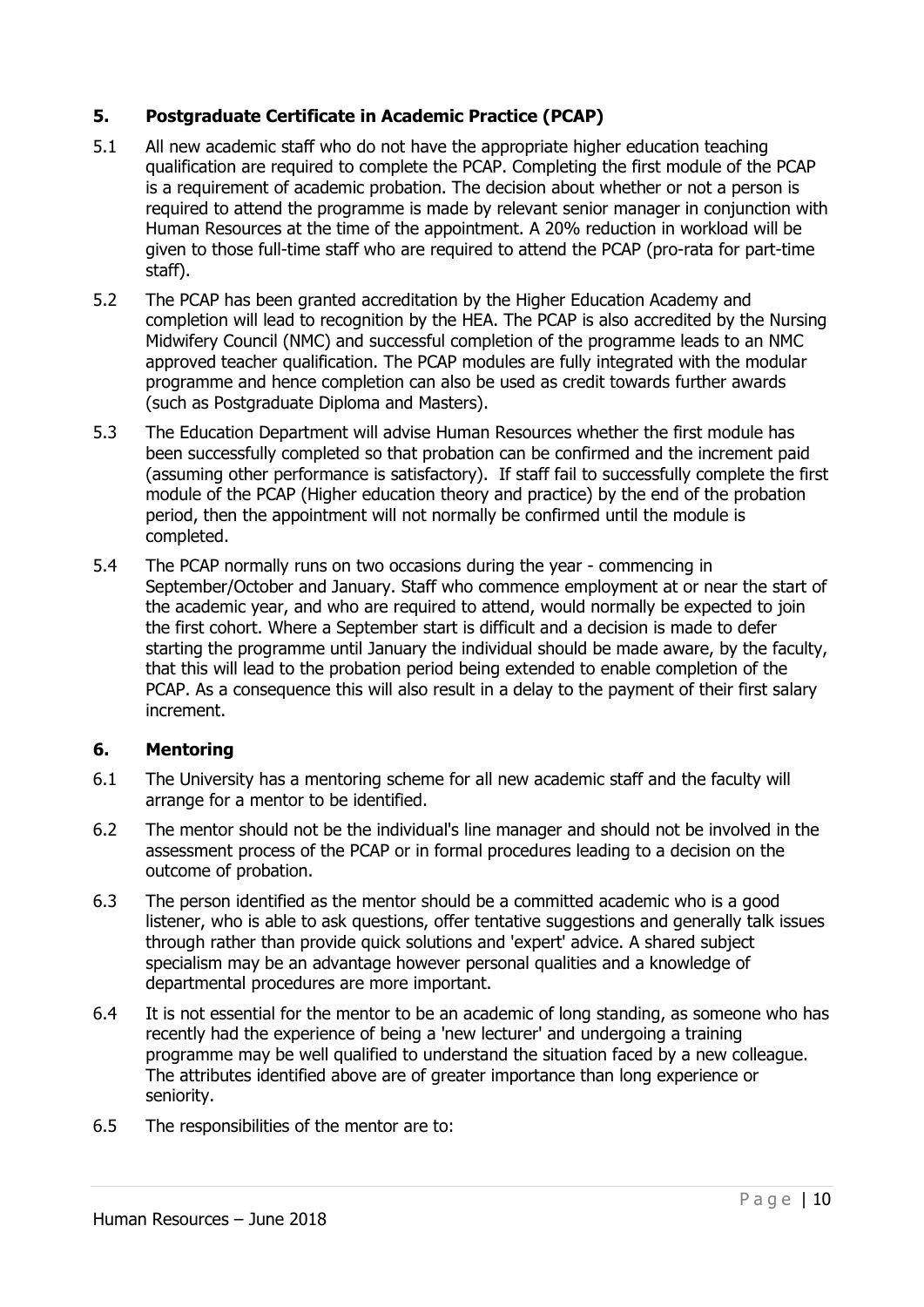- a) provide a programme of planned and regular meetings
- b) discuss teaching sessions, course planning and design (if appropriate to the role)
- c) undertake at least two observations of teaching sessions each teaching block (if appropriate to the role)
- d) offer a supportive and non-critical exploration of the sessions observed with an appreciation of innovative approaches to teaching and learning
- e) help in identifying teaching resources
- f) help the probationer to understand and meet the requirements of the UWE academic
- g) participate in three way discussions between the new teacher and the line manager who is preparing the probation report
- h) take part in briefing and review sessions with other mentors.
- 6.6 The mentor might also invite the new member of staff to observe their own teaching.
- 6.7 Where a faculty has a number of probationers, it may be advantageous for a single mentor to be identified and for group as well as individual meetings to be held.
- 6.8 Mentoring duties will be taken into account in determining the total work programmes of individual mentors.
- 6.9 Queries about the mentoring scheme should be raised with the Executive Dean or manager.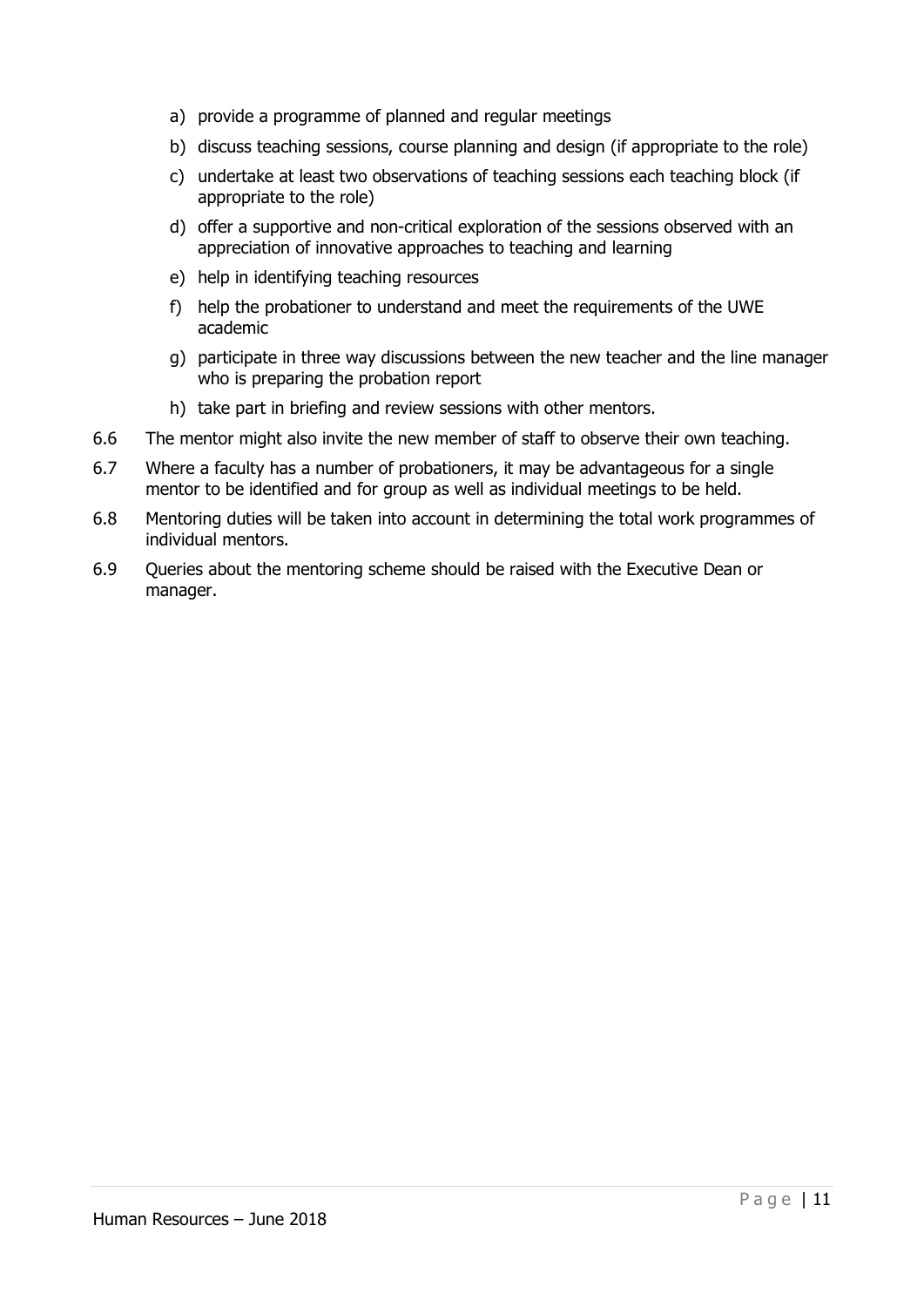## Teaching observation record (to be attached to final probation report)

This form should be completed by the observer in conjunction with the probationer. NB The observer will normally be a more senior member of academic staff with management responsibility.

| Name of observer        | Name of probationer | <b>Date</b>               |
|-------------------------|---------------------|---------------------------|
| <b>Session Observed</b> | Level/Year          | <b>Number of students</b> |

What are the learning objectives planned for this session?

#### PART 2

This part of the form should be completed by the observer and discussed with the probationer. Comment on strengths and areas for improvement in relation to the learning objectives.

| <b>Prompts</b>                      | <b>Strengths</b> | <b>Areas for</b><br>improvement |
|-------------------------------------|------------------|---------------------------------|
| <b>Clarity of objectives</b>        |                  |                                 |
| <b>Planning and</b><br>organisation |                  |                                 |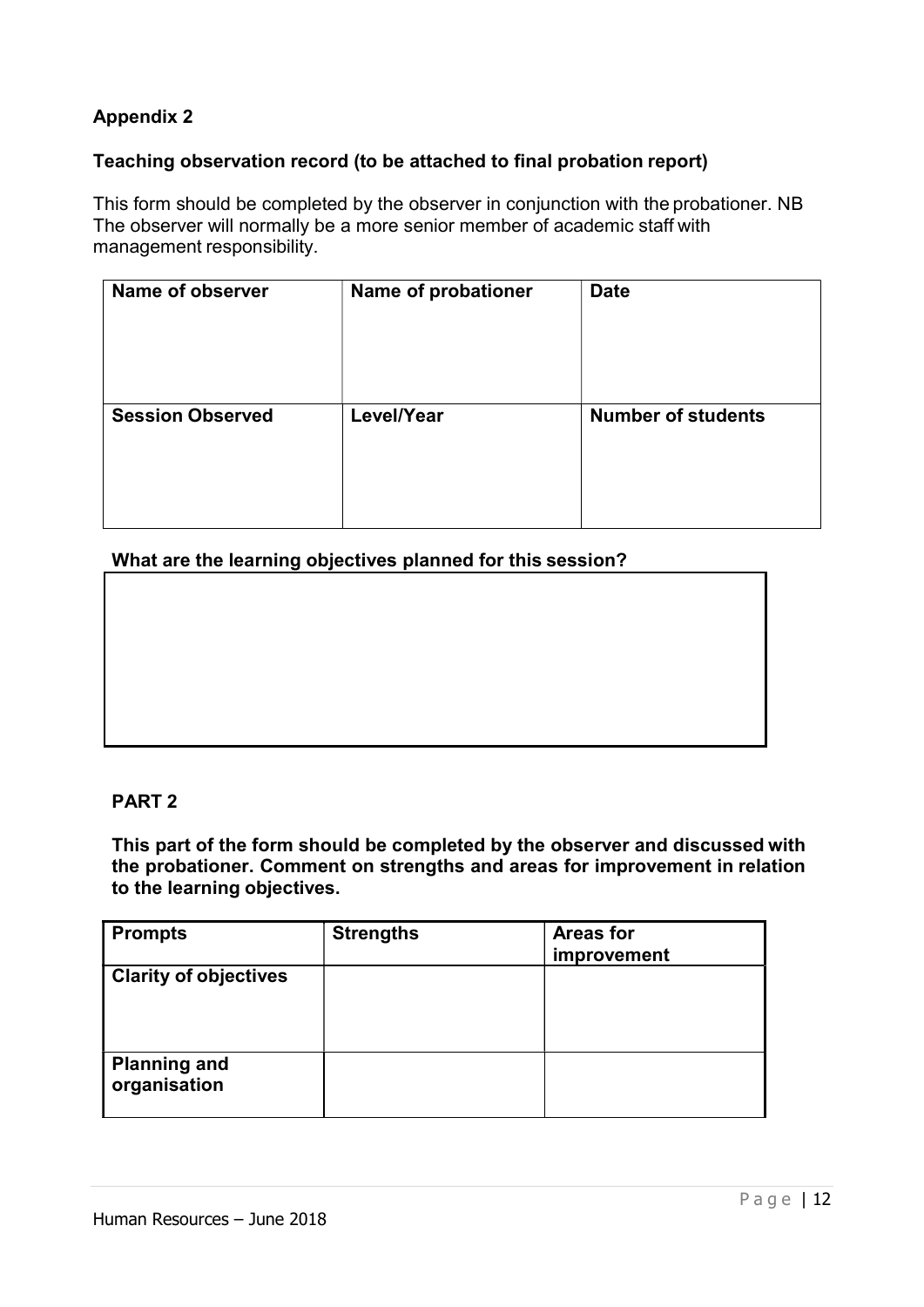| Methods/approach                                                                       |  |
|----------------------------------------------------------------------------------------|--|
| Delivery and pace                                                                      |  |
| <b>Content (accuracy,</b><br>relevance, use of<br>examples, match to<br>student needs) |  |
| <b>Student participation</b>                                                           |  |
| Use of<br>accommodation and<br>learning resources                                      |  |

## PART 3

Please summarise the sessions' overall quality in relation to the learning objectives: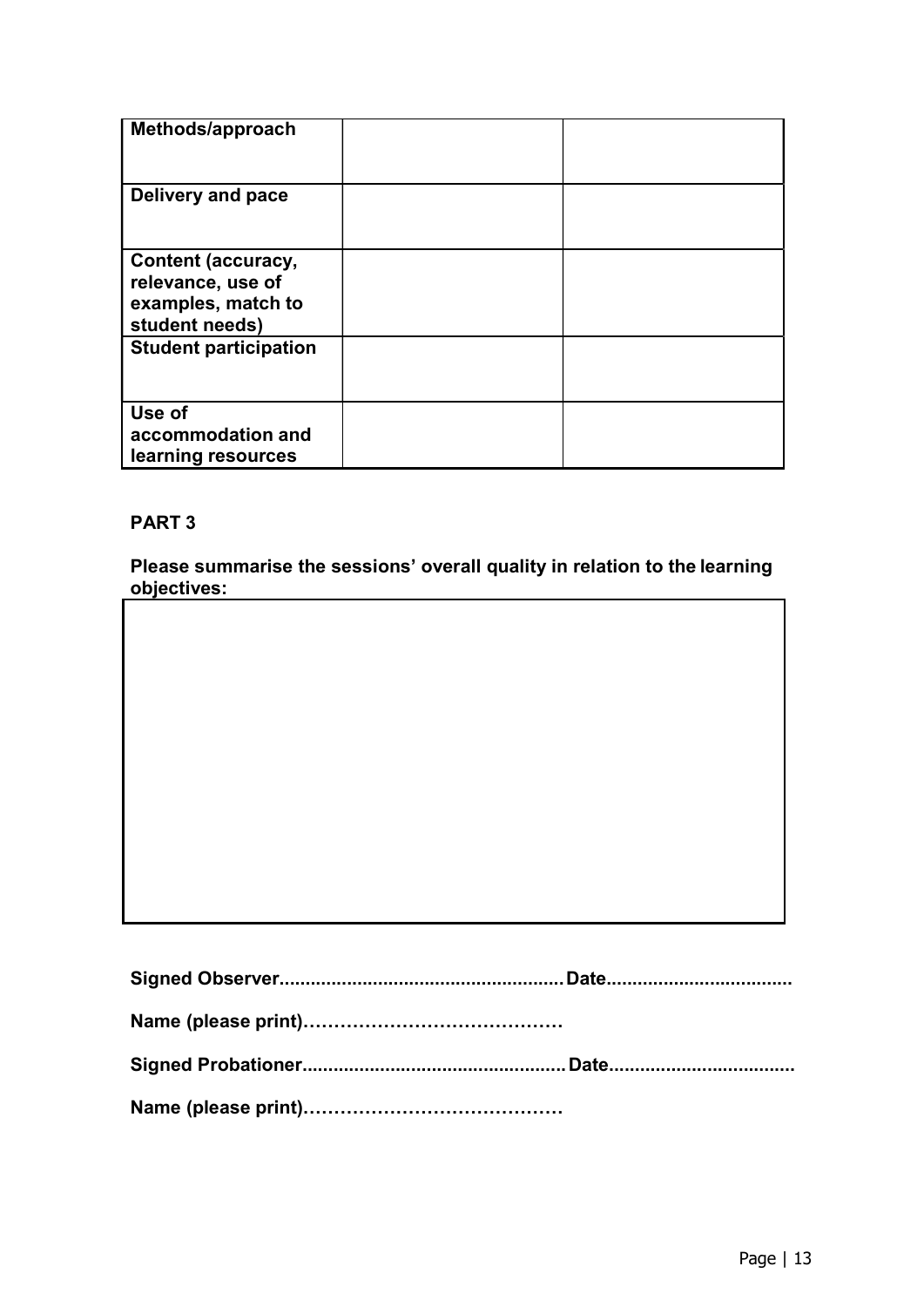#### PERFORMANCE STANDARDS

| 1. Knowledge of academic subject area                                                                                                                                                                                                                                                                                                      | <b>Evidenced by:</b>                                                                                                                                                                                                                                                                                  |
|--------------------------------------------------------------------------------------------------------------------------------------------------------------------------------------------------------------------------------------------------------------------------------------------------------------------------------------------|-------------------------------------------------------------------------------------------------------------------------------------------------------------------------------------------------------------------------------------------------------------------------------------------------------|
| • You must have appropriately up-to-date<br>knowledge of your subject/discipline and this<br>knowledge must be of an appropriate breadth<br>and depth.                                                                                                                                                                                     | Demonstrated through contribution to subject group/faculty debate on<br>subject/discipline/interdisciplinary developments. Evidenced by CPD activity and<br>content of teaching materials.                                                                                                            |
| • You must have appropriate knowledge of current<br>good practice/literature in relation to teaching and<br>learning.                                                                                                                                                                                                                      | Demonstrated through contribution to subject group/faculty debate on teaching<br>and learning strategies. Evidenced by appropriateness of teaching materials to<br>student group and ability to clearly articulate the application of sound teaching<br>and learning strategies in relation to these. |
| • You must have appropriate knowledge of the<br>relevant award/regulatory framework across an<br>appropriate range of programmes.                                                                                                                                                                                                          | Demonstrated through ability to identify relevant documentation and appropriate<br>familiarity with content. Evidenced by application of regulatory frameworks to<br>practice and the ability to clearly articulate the application of regulatory                                                     |
| 2. Teaching and Learning                                                                                                                                                                                                                                                                                                                   | <b>Evidenced by:</b>                                                                                                                                                                                                                                                                                  |
| • Planning. You must demonstrate competence in<br>programme planning (modules, units, series of<br>teaching sessions, short courses, as<br>appropriate). Planning must clearly relate to<br>appropriate teaching and learning outcomes.                                                                                                    | Evidenced by examples of appropriate programme planning documentation<br>covering: intended teaching and learning outcomes; teaching and learning<br>methods; assessment criteria.                                                                                                                    |
| • Conducting Teaching and Learning. You must<br>demonstrate competence in: the conduct of an<br>appropriate variety of teaching and learning<br>sessions; the provision of appropriate academic<br>and pastoral guidance; the use of teaching and<br>learning methods appropriate to the<br>subject/discipline and the students (including | Demonstrated through the observation of a variety of teaching and learning<br>sessions. Evidenced by examples of teaching materials, student feedback, peer<br>review.                                                                                                                                |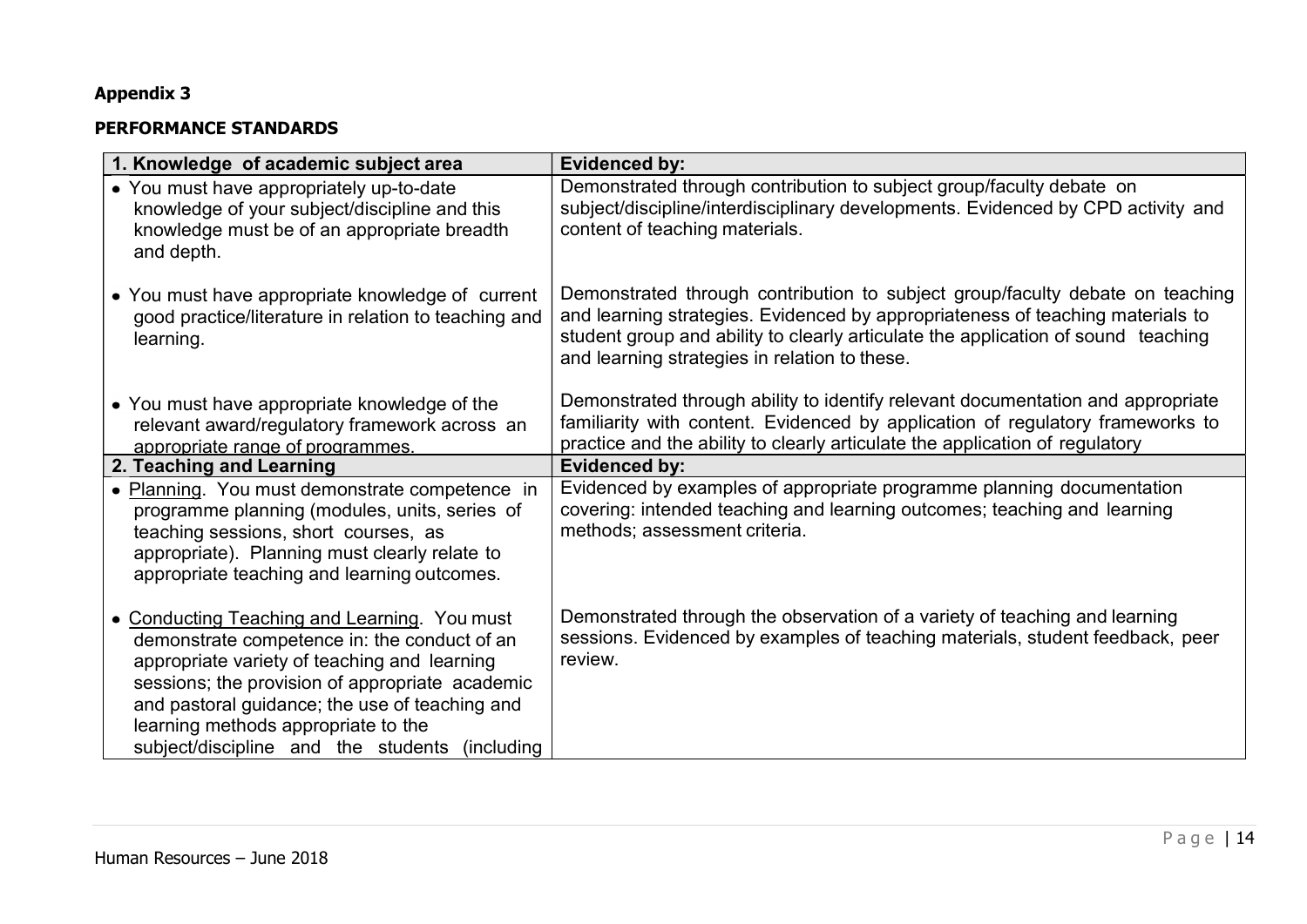| designing, selecting and using appropriate<br>learning resources and CandIT.                                                                                                                                                                                                                                              |                                                                                                                                                                                                                                                                                                                                                                                                                                                                                              |
|---------------------------------------------------------------------------------------------------------------------------------------------------------------------------------------------------------------------------------------------------------------------------------------------------------------------------|----------------------------------------------------------------------------------------------------------------------------------------------------------------------------------------------------------------------------------------------------------------------------------------------------------------------------------------------------------------------------------------------------------------------------------------------------------------------------------------------|
| • Assessment. You must demonstrate competence<br>in: the design, implementation and interpretation<br>of assessment schemes and methods for<br>appropriate programmes; the giving of feedback<br>to students in relation to a range of work; the<br>appropriate marking against assessment criteria<br>of submitted work. | Demonstrated by the ability to clearly explain: the application of assessment<br>criteria to actual marks/feedback given; the relationship between assessment<br>criteria and assessment regulations. Evidenced by: inclusion of clearly articulated<br>assessment criteria in programme planning documentation that are appropriate to<br>the student profile, programme level and mode of study; examples of consistent<br>and rigorous marking; peer review, external examiners comments. |
| • Review: You must demonstrate the ability to<br>reflect critically on your teaching performance<br>and improve your practice. You must be able to<br>adapt to external changes, opportunities and<br>constraints and to adopt appropriate innovations.                                                                   | Demonstrated by the ability to explain: the development of your current practice in<br>relation to outcomes from critical reflection; plans for future development.<br>Evidence by: personal development plan, examples of the use of student<br>feedback/peer review to guide and develop practice; examples of programme<br>modification in response to external influences.                                                                                                               |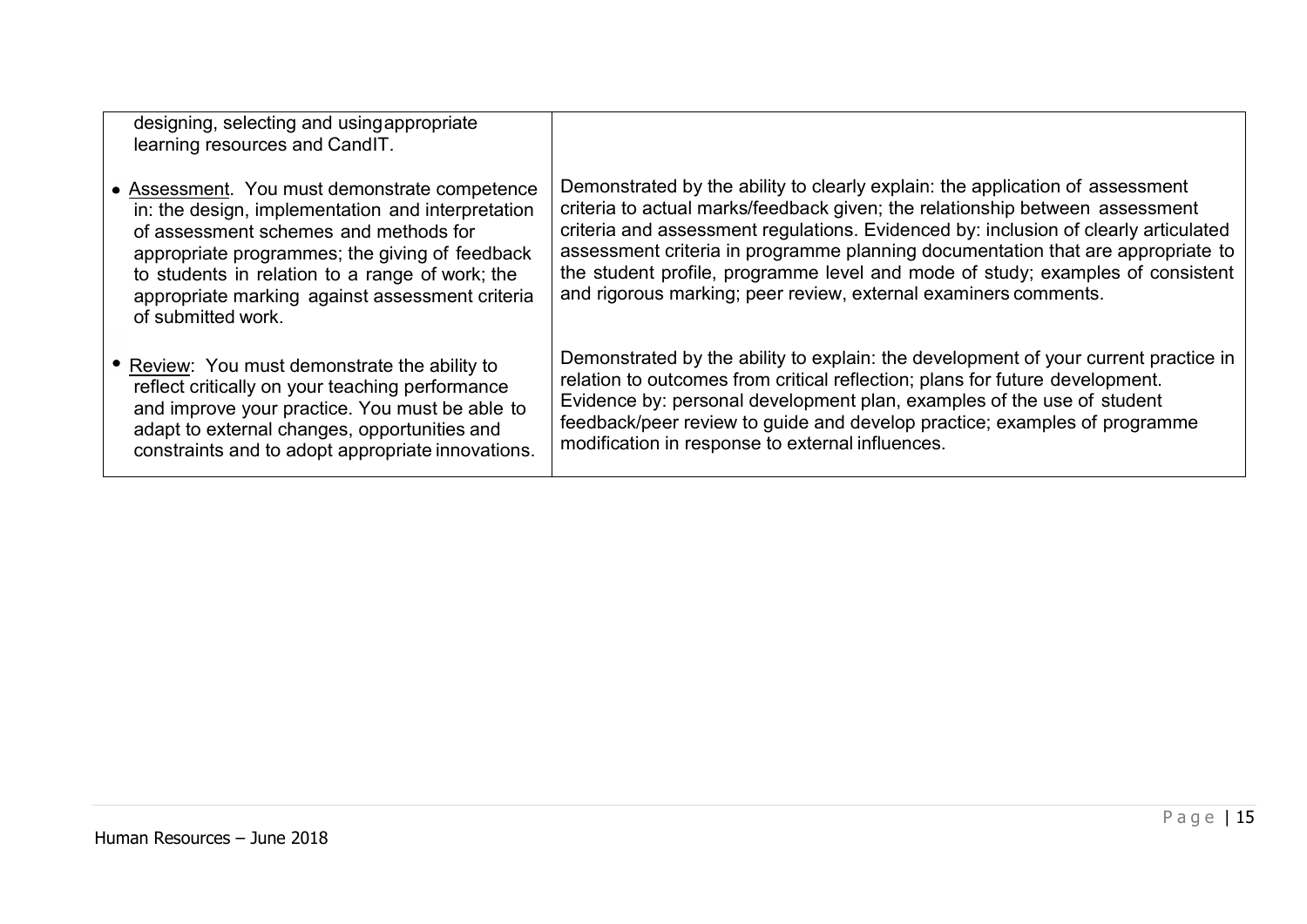| 3. Research and Scholarship                                                                                                                                                                                                                              | Evidenced by:                                                                                                                                                                                                                                                                                                                                                                            |
|----------------------------------------------------------------------------------------------------------------------------------------------------------------------------------------------------------------------------------------------------------|------------------------------------------------------------------------------------------------------------------------------------------------------------------------------------------------------------------------------------------------------------------------------------------------------------------------------------------------------------------------------------------|
| • Planning. You must be able to develop<br>appropriate plans for research and/or scholarly<br>activity that will, where appropriate, raise the<br>profile of the Faculty, contribute to teaching and<br>learning, generate income and contribute to RAE. | Demonstrated by the ability to clearly explain the relationship between and<br>relevance of planned activity to personal/subject/discipline/interdisciplinary/faculty<br>context. Evidenced by: appropriately detailed research/scholarly activity plans<br>including appropriate and realistic timescales; successful identification/negotiation<br>of necessary resources and support. |
| • Conducting Research and Scholarship. You must<br>be able to demonstrate competence in the<br>conduct of appropriate research and/or scholarly<br>activity.                                                                                             | Evidenced by: the successful completion of all or parts of planned activity within<br>appropriate timescales and to a standard that enhances the profile of the<br>individual and faculty; the achievement of planned income targets, where<br>appropriate, and achievement of agreed publication or other outputs.                                                                      |
| Evaluation. You must demonstrate an<br>appropriate willingness to subject your<br>research/scholarly activity to critical review and to<br>use such feedback to guide and inform planning<br>and the development of research/scholarly<br>practice.      | Demonstrated by the ability to clearly explain the development of plans/practice in<br>relation to feedback/peer review.                                                                                                                                                                                                                                                                 |
| • Consultancy/ professional practice.                                                                                                                                                                                                                    | Evidenced by: the successful gaining and delivery of contracts, client feedback<br>etc.                                                                                                                                                                                                                                                                                                  |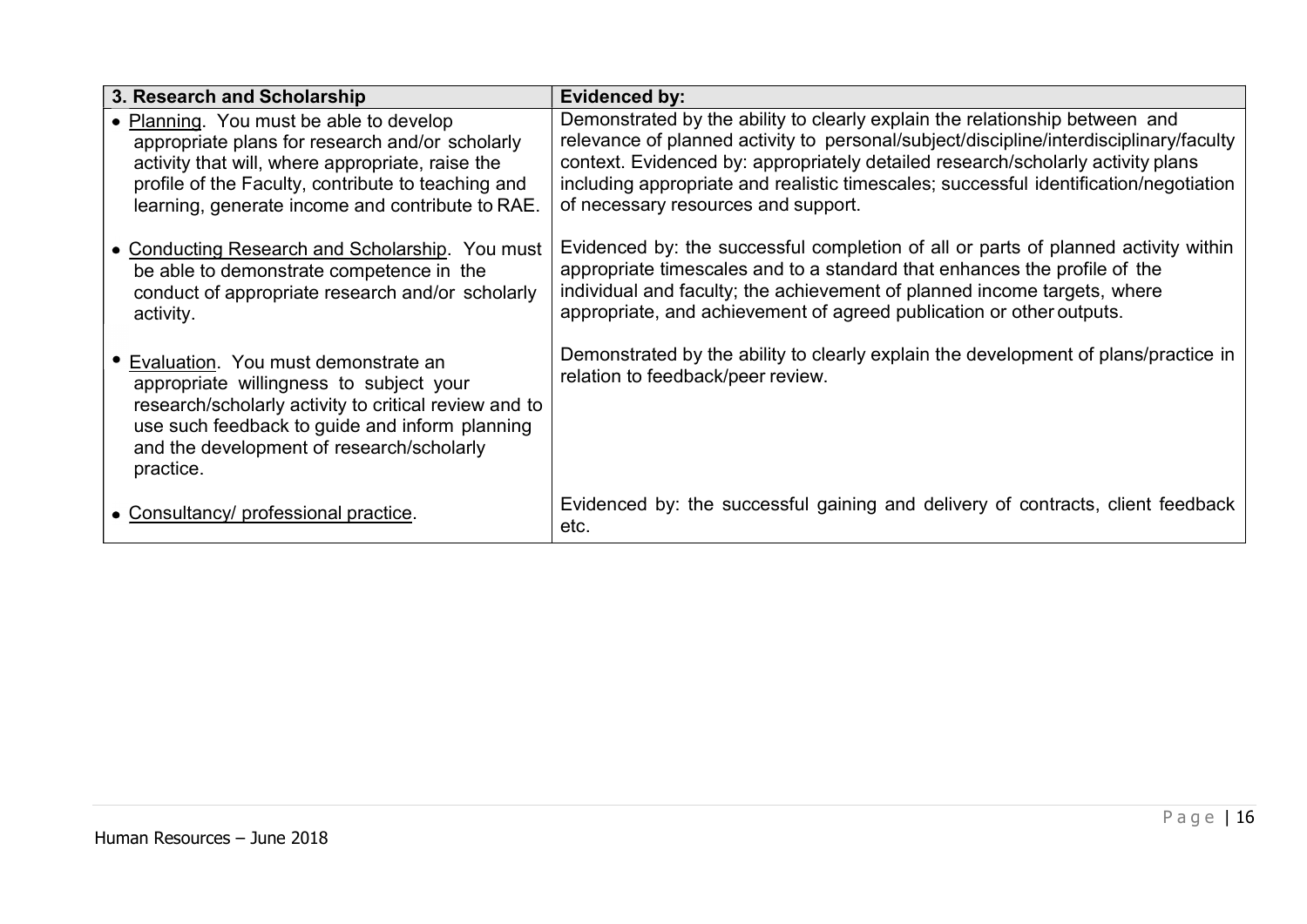| 4. Professional Conduct                                                                                                                                                                                                                                                                                                                                                                                                                                                                                                        | <b>Evidenced by:</b>                                                                                                                                                                                                                                                                                                                                                                                                                                            |
|--------------------------------------------------------------------------------------------------------------------------------------------------------------------------------------------------------------------------------------------------------------------------------------------------------------------------------------------------------------------------------------------------------------------------------------------------------------------------------------------------------------------------------|-----------------------------------------------------------------------------------------------------------------------------------------------------------------------------------------------------------------------------------------------------------------------------------------------------------------------------------------------------------------------------------------------------------------------------------------------------------------|
| • Interpersonal Relationships. You must<br>demonstrate the skills and ability to: build and<br>maintain effective working relationships with<br>others (eg. staff of the faculty and University,<br>students, clients, representatives of external<br>bodies/organisations); establish yourself as an<br>effective team member; influence and negotiate<br>with colleagues in an effective and appropriate<br>manner in order to achieve objectives.                                                                           | Demonstrated through informal observation of contribution to meetings, debate,<br>and discussions. Evidence by: examples of feedback from students/<br>peers/clients/external contact; achievement of successful outcomes following a<br>need to influence/negotiate with others; the absence of inappropriate and<br>unacceptable incidents of interpersonal conflict.                                                                                         |
| • Personal Organisation and Effectiveness. You<br>must demonstrate the skills and ability: to<br>organise your time effectively to meet reasonable<br>deadlines; to prioritise tasks/activities<br>appropriately; to organise and provide<br>information in an appropriate way; to use and<br>manage resources appropriately to fulfil your role<br>effectively (e.g. ICT, Library resources, other<br>staff); to participate effectively in meetings and,<br>where appropriate, to be able to chair meetings<br>successfully. | Evidenced by: consistently meeting deadlines through effective time<br>management; feedback from peers/academic leaders; examples of effective<br>information provision; examples of the appropriate and effective use of CandIT<br>resources, feedback from the relevant Subject Librarian in relation to personal use<br>and application of library resources in relation to personal development, research<br>and scholarly activity, teaching and learning. |
| • Leadership (as appropriate to role, and normally<br>of particular significance for research staff). You                                                                                                                                                                                                                                                                                                                                                                                                                      | Evidenced by: feedback from team members/peers/senior managers;<br>achievement of team objectives; examples of successful management processes                                                                                                                                                                                                                                                                                                                  |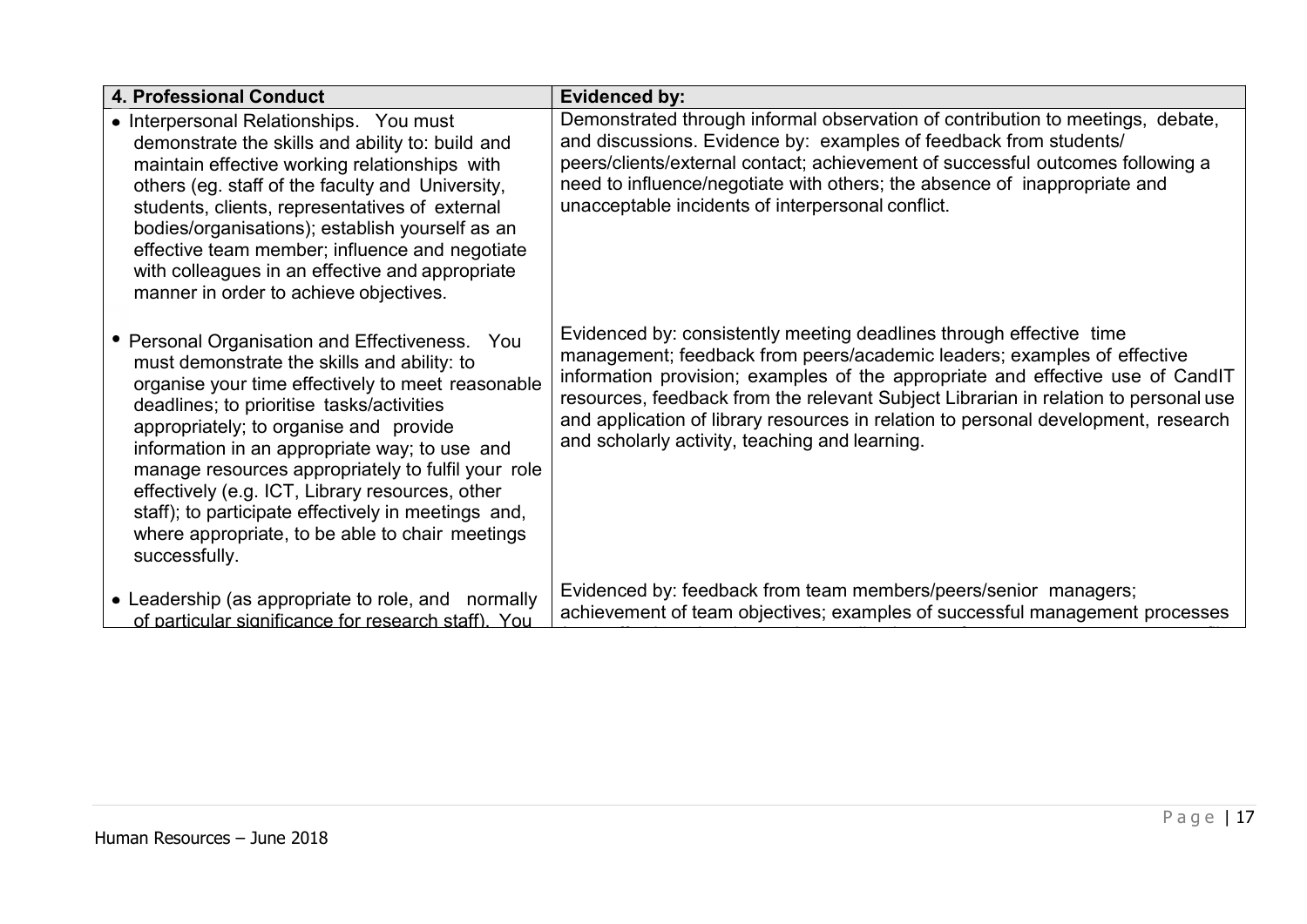| and develop your team successfully.                                                                                                                                                                                                                                                                                                                          | resolution, development plans).                                                                                                                                                                                                                                                                                                                                                                          |
|--------------------------------------------------------------------------------------------------------------------------------------------------------------------------------------------------------------------------------------------------------------------------------------------------------------------------------------------------------------|----------------------------------------------------------------------------------------------------------------------------------------------------------------------------------------------------------------------------------------------------------------------------------------------------------------------------------------------------------------------------------------------------------|
| • Professional and ethical behaviour.                                                                                                                                                                                                                                                                                                                        | Evidenced by: absence of problems, feedback from peers etc.                                                                                                                                                                                                                                                                                                                                              |
| • Personal Development. You must demonstrate<br>the ability to take responsibility for your personal<br>and professional development.                                                                                                                                                                                                                        | Evidenced by: the identification of personal and professional development needs<br>based on a process of self critical appraisal; appropriate development planning;<br>achievement of development objectives; undertaking development activities.                                                                                                                                                        |
| • Flexibility. You must be able to demonstrate a<br>flexible attitude to work appropriate to the degree<br>of change inherent in the HE environment.                                                                                                                                                                                                         | Evidenced by examples of: making a positive contribution to debates on change;<br>personal adjustment to meet changing demands; leading by example; supporting<br>others through change; demonstration of personal resilience when managing the<br>consequences of change.                                                                                                                               |
| • Equal Opportunities. You must be able to<br>demonstrate that you recognise and accept the<br>diversity of society and act to foster and maintain<br>dignity at work in relation to all.                                                                                                                                                                    | Demonstrated by the ability to clearly articulate the implications of diversity in<br>relation to interpersonal relationships and teaching and learning. Evidence by:<br>formal observation of teaching and learning sessions; programme documentation;<br>teaching materials; feedback from students/peers; examples of appropriate use of<br>language and terminology. Absence of complaints/problems. |
| • Safety, Health and Welfare. You must be able to<br>demonstrate appropriate knowledge of relevant<br>faculty and University Health, Safety and Welfare<br>requirements, codes of practice and regulations.<br>You must use this knowledge to adopt safe<br>methods of working in relation to yourself and<br>others. You must have an appropriate knowledge | Demonstrated by ability to identify relevant documentation and appropriate<br>familiarity with content. Evidenced by behaviour compliant with Safety, Health and<br>Welfare and security requirements.                                                                                                                                                                                                   |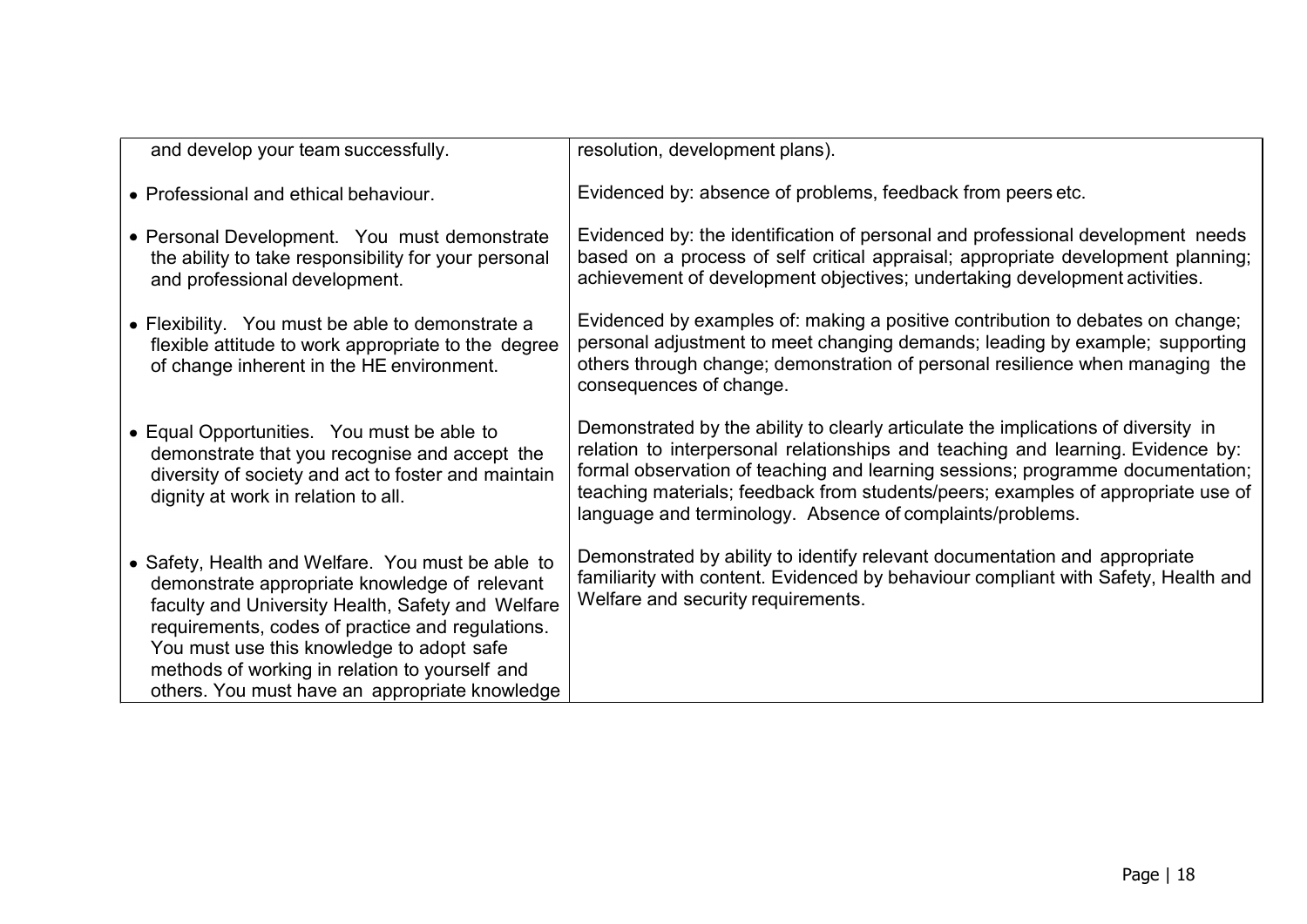## **Mentoring**

A mentor is a person, who is not the probationer's line manager, but who is likely to be a more experienced person who can offer guidance, advice and support to the new employee. S/he can be from within the same work area though this may not be possible or preferred. In fact there may be benefits in the mentor being identified from another department or service.

The mentor should be a good listener who is able to ask questions, offer suggestions and advice, and generally talk issues through.

The probationer's manager will indentify a potential mentor and agree this with the probationer. This agreement is important as mentoring relationships will only be successful if both parties feel that the pairing is appropriate.

When the mentoring relationship is set up the mentor has a number of responsibilities to ensure that it works effectively and provides the probationer with the appropriate level of support. These include:

- Arranging regular meetings
- Structuring the meetings so that they are effective for both people Providing informal advice and guidance
- Exploring any issues with the probationer including options and potential solutions
- Supporting the probationer to develop an action plan, where appropriate

The mentoring relationship is confidential to the mentor and probationer. The mentor does not provide any feedback from the meetings to the manager or into the probation process.

Mentors are encouraged to attend the mentoring development workshop before setting up a mentoring relationship.

Where a mentor may is not appropriate a buddy should be identified.

#### Buddying

Having a 'buddy' at work can make a difference to the speed with which new recruits manage to settle into a new organisation. Just knowing that somebody is there to listen and is genuinely interested in helping can make staff feel very supported.

A buddy should be a peer/colleague who offers support and guidance to a new member of staff but this relationship is less formal and/or structured than a mentoring relationship.

A buddy will be identified by the manager and agreed with the probationer. S/he will meet with the probationer in the first week of employment. They have a role, which could include some or all of the following;

- Introducing the probationer to other members of the department/service
- Showing the probationer UWE facilities, campus etc.